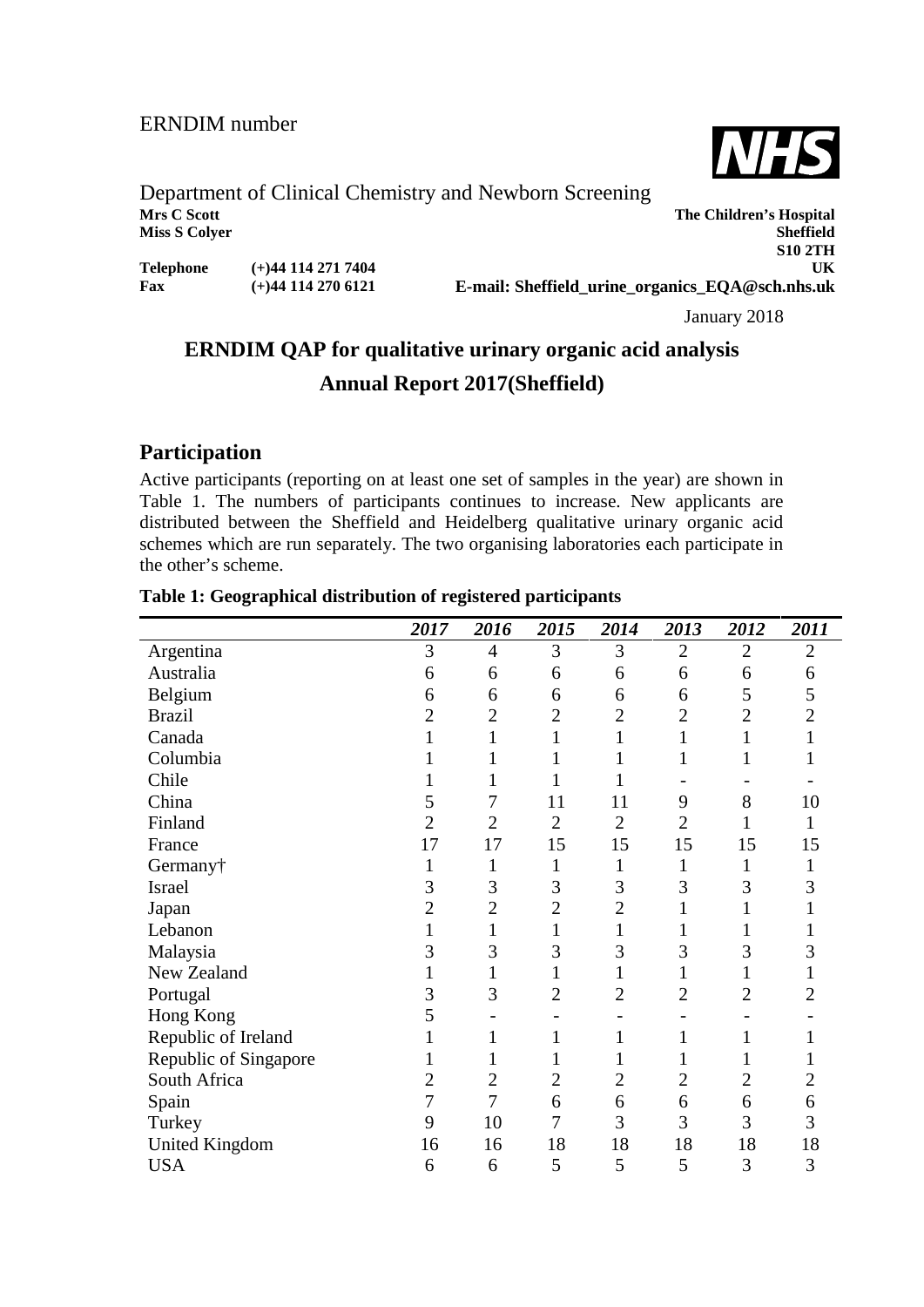| Uruguay      |     |     | $1 \quad 1 \quad 1 \quad 1$ |                | <b>Contractor</b> | <b>Contract Contract State</b> | $\overline{\phantom{0}}$ |  |
|--------------|-----|-----|-----------------------------|----------------|-------------------|--------------------------------|--------------------------|--|
| Pakistan     |     |     |                             | $1 \t 1 \t -1$ |                   |                                |                          |  |
| <b>TOTAL</b> | 107 | 108 | 104                         | <b>100</b>     | 94                | 91                             | 95                       |  |

† Heidelberg laboratory

### **Samples and results**

Three sets of three samples (numbered 241-249) were dispatched together in spring 2017. Laboratories were asked to analyse the sets at intervals during the year as if they were separate circulations. One hundred and one laboratories returned results for all three sets; four participants returned two sets, two laboratories made no return. One participant is an educational participant.

# **Scoring of results**

To enable data reduction the results were scored as shown below:

| Satisfactory | Helpful but incomplete |  |
|--------------|------------------------|--|
| Not helpful  | Slightly misleading    |  |
| Misleading   |                        |  |

#### **Table 2: Distribution of scores for individual samples** (laboratories making returns)

|                                                                                                                                                                                                                                                                                                                                                                                 |                |   | <b>Scores</b> |    |     |
|---------------------------------------------------------------------------------------------------------------------------------------------------------------------------------------------------------------------------------------------------------------------------------------------------------------------------------------------------------------------------------|----------------|---|---------------|----|-----|
| <b>Sample</b>                                                                                                                                                                                                                                                                                                                                                                   | $\bf{0}$       | 1 | 2             | 3  | 4   |
| Sample 241<br>3 Month old hypoglycaemia, abnormal liver<br>function, on treatment.                                                                                                                                                                                                                                                                                              |                |   | 16            | 10 | 78  |
| Increased excretion of sebecate, suberate and adipate with a large peak<br>of 7 hydroxy-octanoate. The pattern of sebecate >suberate >adipate<br>along with excretion of 7 hydroxy-octanoante is consistent with<br>treatment with medium chain triglyceride (MCT). It should be noted that<br>a long chain fatty acid oxidation defect may be masked by treatment<br>with MCT. |                |   |               |    |     |
| Sample 242<br>Developmental delay 2 year old.<br>No significant abnormality                                                                                                                                                                                                                                                                                                     | $\overline{2}$ |   |               |    | 100 |
| Sample 243<br>Metabolic acidosis and anaemia - 6 month old<br>female.                                                                                                                                                                                                                                                                                                           | 8              |   |               |    | 95  |
| No significant abnormality                                                                                                                                                                                                                                                                                                                                                      |                |   |               |    |     |
| Sample 244<br>Muscle weakness, unwell, episodes of                                                                                                                                                                                                                                                                                                                              |                | 2 | 19            | 9  | 67  |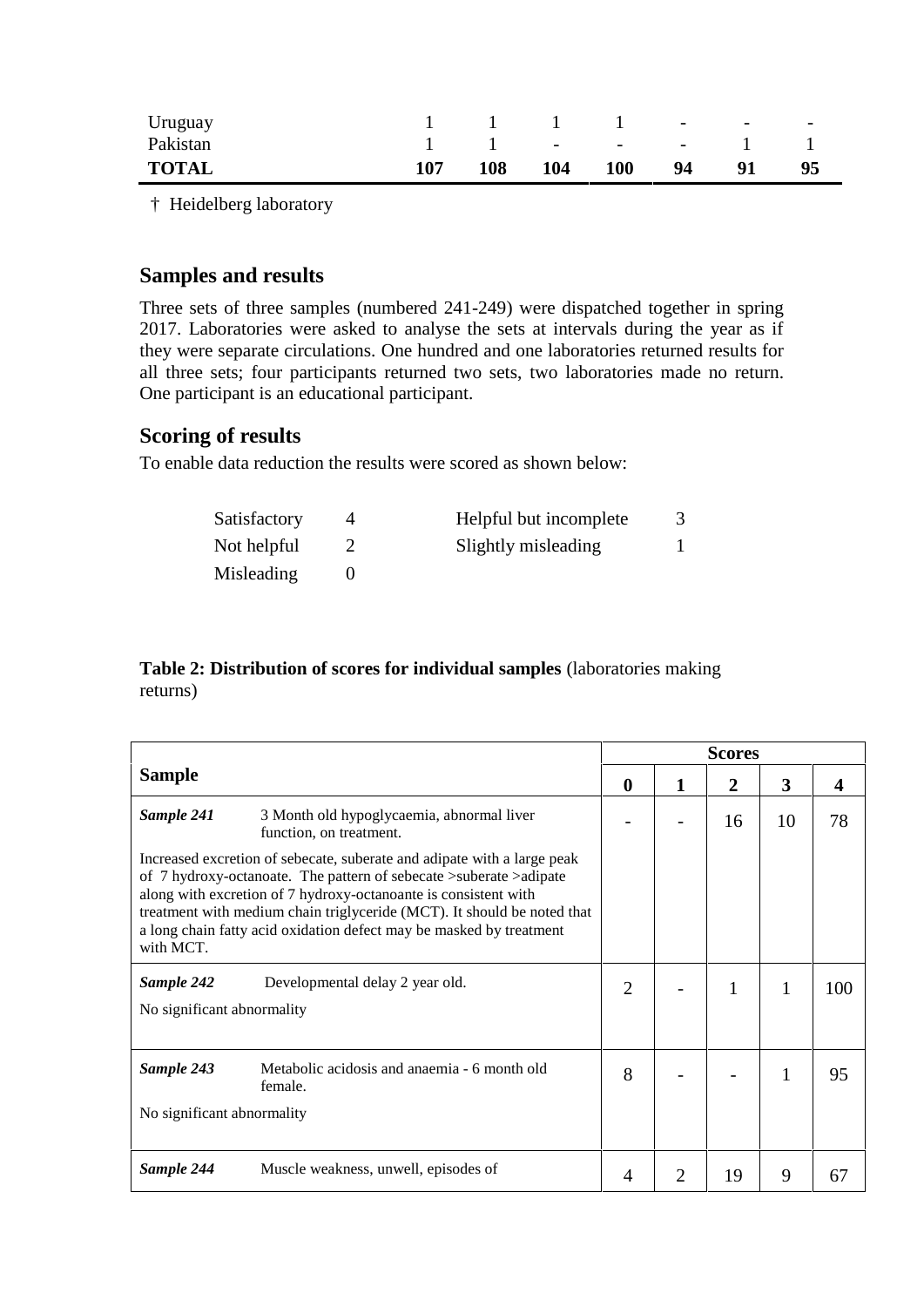| hypoglycaemia                                                                                                                                                                                                                                                                                                                                                                                                                                                                         |    |              |              |   |    |
|---------------------------------------------------------------------------------------------------------------------------------------------------------------------------------------------------------------------------------------------------------------------------------------------------------------------------------------------------------------------------------------------------------------------------------------------------------------------------------------|----|--------------|--------------|---|----|
| Increased 3 hydroxybutyrate, ethlylmalonate, 2 hydroxy glutarate and<br>acylglycines. These results would be consistent with Glutaric Aciduria<br>type 2 (GA2) also known as Multiple Acyl CoA dehydrogenase<br>deficiency (MADD). Suggest check plasma acylcarnitines and repeat<br>urine organic acids pre and post riboflavin. Confirmatory studies should<br>be carried out on cultured fibroblasts. Urgent referral to a metabolic<br>clinician required.                        |    |              |              |   |    |
| Sample 245<br>Episodes of unresponsive hypoglycaemia 7 year old<br>Increased excretion of suberyl, hexanoyl and phenylpropinoyl glycine.<br>Results consist with Medium Chain Acyl CoA dehydrogenase (MCAD)<br>deficiency. Suggest acylcarnitine analysis and mutation analysis of the<br>Urgent referral to a metabolic clinician<br>ACADM gene to confirm.<br>required.                                                                                                             | 6  |              |              | 1 | 94 |
| Sample 246<br>Autistic spectrum disorder 7 year old.<br>No significant abnormality.                                                                                                                                                                                                                                                                                                                                                                                                   | 5  | 1            |              |   | 95 |
| Sample 247<br>Epilepsy 5 year old.<br>Increased excretion of N-(pyrrole-2-carboxyl) glycine diTMS and N-<br>(pyrrole-2-carboxyl) glycine triTMS, along with metabolites of<br>valproate. These results are suggestive of Hyperprolinaemia Type 2.<br>Valproate metabolites consistent with treatment with valproate. Suggest<br>check urine and plasma amino acids (for proline and hydroxyproline)<br>and confirm with genetic studies. Suggest referral to metabolic<br>consultant. | 15 | 49           | 3            |   | 35 |
| Sample 248<br>Fever – sample taken at time of fever 3 year<br>old.<br>Small but significant peak of mevalonolactone. In view of the clinical<br>details results suggestive of Hyper IgD syndrome due to mevalonate<br>kinase deficiency.                                                                                                                                                                                                                                              | 30 | $\mathbf{1}$ | $\mathbf{1}$ |   | 70 |
| Sample 249<br>Same patient as 248 sample taken when well<br>Trace of mevalonolactone in this sample. Please note the<br>mevalonolactone may only be present during an episode of febrile<br>attack. In view of the previous sample (248) and clinical details with<br>this finding, results suggestive of Hyper IgD syndrome due to<br>mevalonate kinase deficiency.                                                                                                                  | 34 |              | 1            |   | 67 |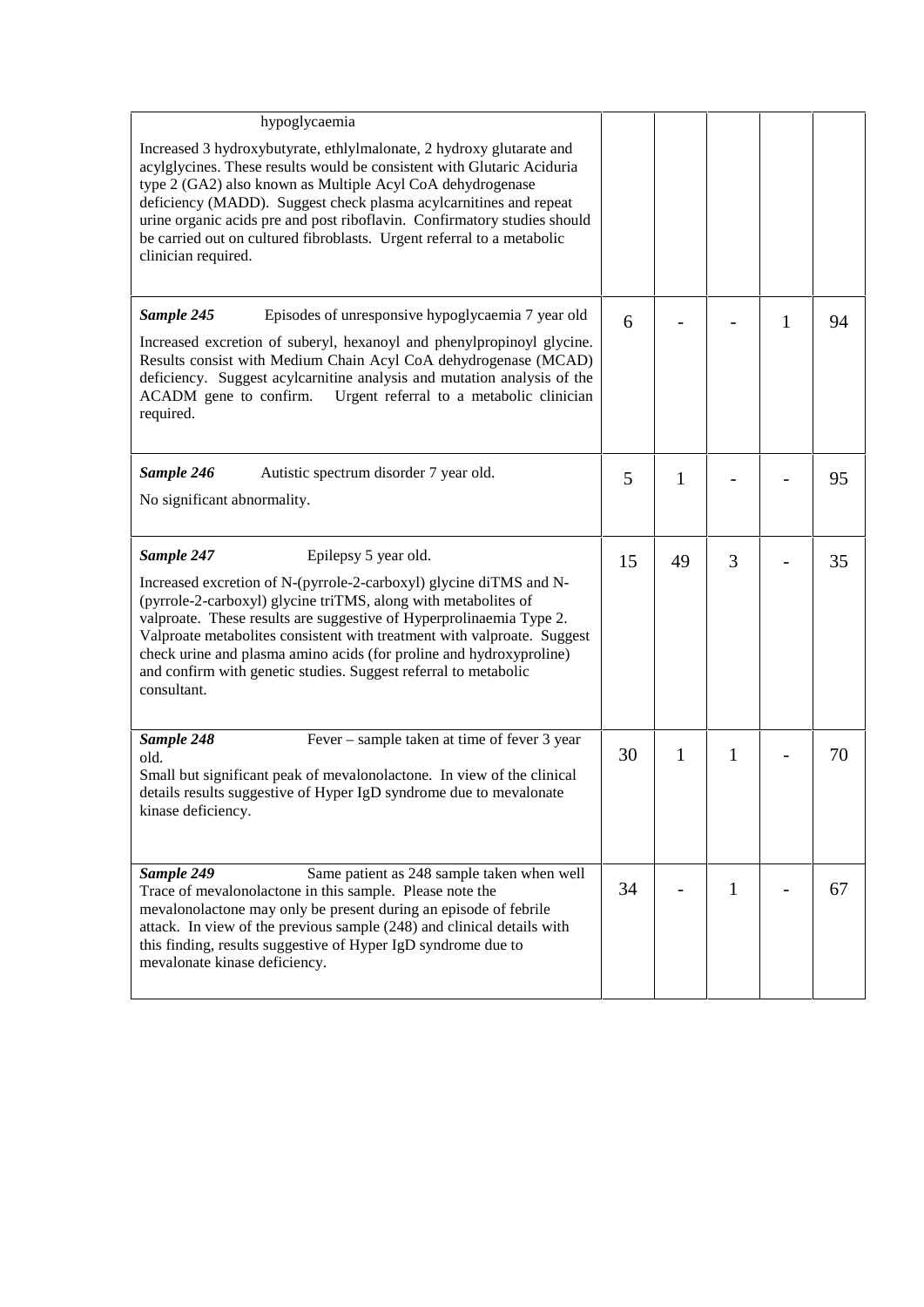| Laboratory<br>number    | <b>Total</b><br>score<br>2017** | <b>Number</b><br>of returns<br>2017 | <b>Total</b><br>score<br>$2016*$ | Number of<br>returns<br>2016 | <b>Total score</b><br>2015* | Number of<br>returns 2015 |
|-------------------------|---------------------------------|-------------------------------------|----------------------------------|------------------------------|-----------------------------|---------------------------|
| $\mathbf{1}$            | 32                              | $\mathsf 3$                         | 36                               | 3                            |                             |                           |
| $\mathbf{2}$            | 32                              | $\mathbf{3}$                        | 32                               | 3                            | 36                          | $\overline{3}$            |
| 3                       | 24                              | $\ensuremath{\mathsf{3}}$           | 32                               | 3                            | 36                          | 3                         |
| 4                       | 23                              | 3                                   | 32                               | 3                            | 34                          | 3                         |
| 5                       | 32                              | 3                                   | 32                               | 3                            | 36                          | $\overline{3}$            |
| 6                       | 31                              | 3                                   | 32                               | 3                            | 34                          | $\overline{3}$            |
| $\overline{\mathbf{z}}$ | 31                              | 3                                   | 36                               | 3                            | 34                          | $\overline{3}$            |
| 8                       | 32                              | 3                                   | 32                               | 3                            | 35                          | 3                         |
| 9                       | 32                              | 3                                   | 32                               | 3                            | 36                          | $\overline{3}$            |
| 10                      | 23                              | $\mathsf 3$                         | 32                               | $\mathbf{3}$                 | 36                          | 3                         |
| 11                      | 32                              | $\overline{3}$                      | 36                               | $\overline{3}$               | 36                          | 3                         |
| 12                      | 32                              | 3                                   | 32                               | 3                            | 32                          | 3                         |
| 13                      | $\overline{32}$                 | 3                                   | 36                               | 3                            | 34                          | 3                         |
| 14                      | 24                              | $\overline{3}$                      | 26                               | $\mathbf{3}$                 | 30                          | $\overline{3}$            |
| 15                      | 30                              | $\mathbf{3}$                        | 36                               | 3                            | 36                          | $\overline{3}$            |
| 16                      | 30                              | 3                                   | 32                               | 3                            | 28                          | 3                         |
| 17                      | 32                              | 3                                   | 29                               | $\mathbf{3}$                 | 36                          | $\overline{3}$            |
| 18                      | 32                              | $\overline{3}$                      | 36                               | 3                            | 36                          | $\overline{3}$            |
| 19                      | 28                              | 3                                   | 28                               | $\mathbf{3}$                 | 36                          | 3                         |
| 20                      | 32                              | 3                                   | 35                               | $\mathbf{3}$                 | 36                          | 3                         |
| 21                      | 26                              | 3                                   | 32                               | 3                            | 36                          | 3                         |
| 22                      | 32                              | $\mathbf{3}$                        | 36                               | 3                            | 36                          | $\overline{3}$            |
| 23                      | 28                              | $\mathbf{3}$                        | 35                               | 3                            | 36                          | $\overline{3}$            |
| 24                      | 32                              | 3                                   | 36                               | 3                            | 32                          | 3                         |
| 25                      | 32                              | 3                                   | 36                               | 3                            | 36                          | 3                         |
| 26                      | 24                              | 3                                   | 36                               | 3                            | 35                          | 3                         |
| 27                      | 32                              | 3                                   | 28                               | 3                            | 36                          | $\overline{3}$            |
| 28                      | 30                              | 3                                   | 36                               | $\mathbf{3}$                 | 34                          | $\overline{3}$            |
| 29                      | 30                              | $\overline{3}$                      | 36                               | 3                            | $\overline{35}$             | $\overline{3}$            |
| 30                      | $\overline{28}$                 | $\overline{3}$                      | 36                               | $\overline{3}$               | $\overline{36}$             | 3                         |
| 31                      | 32                              | $\overline{3}$                      | 36                               | 3                            | 36                          | $\overline{3}$            |
| 32                      | 32                              | 3                                   | 36                               | 3                            | 35                          | 3                         |
| 33                      | 32                              | $\overline{3}$                      | 22                               | 3                            | 32                          | $\overline{3}$            |
| 34                      | 32                              | $\overline{3}$                      | 32                               | 3                            | $\overline{36}$             | 3                         |
| 35                      | 32                              | $\overline{3}$                      | 34                               | $\overline{3}$               | 12                          | $\mathbf{1}$              |
| 36                      | 32                              | $\ensuremath{\mathsf{3}}$           | 28                               | 3                            | 36                          | $\ensuremath{\mathsf{3}}$ |
| 37                      | 32                              | $\overline{3}$                      | 32                               | 3                            | $\overline{35}$             | $\overline{3}$            |
| 38                      | 31                              | $\overline{3}$                      | 32                               | 3                            | 36                          | 3                         |
| 39                      | 30                              | $\overline{3}$                      | 32                               | 3                            | 36                          | $\overline{3}$            |
| 40                      | 31                              | 3                                   | 36                               | $\mathbf{3}$                 | 36                          | 3                         |

**Table 3: Scores for 2015 - 2017 (current Sheffield participants only)**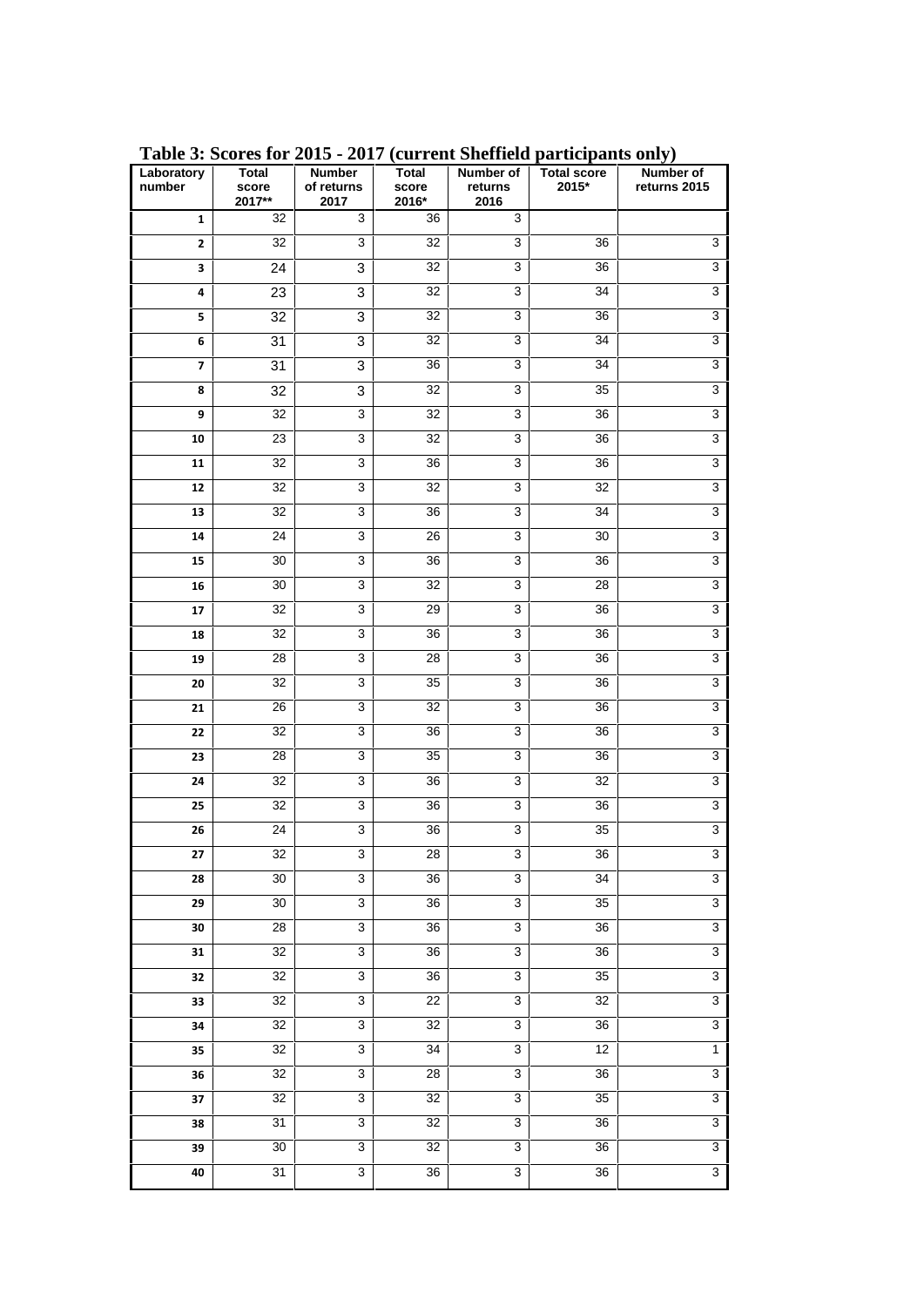| 41               | 32              | 3                                | 28              | 3                                | 36                                 | 3                                |  |
|------------------|-----------------|----------------------------------|-----------------|----------------------------------|------------------------------------|----------------------------------|--|
| 42               | $\overline{28}$ | $\overline{3}$                   | $\overline{36}$ | $\overline{3}$                   | 36                                 | $\overline{3}$                   |  |
| 43               | 32              | $\overline{3}$                   | $36\,$          | $\overline{3}$                   | 36                                 | 3                                |  |
| 44               | 24              | $\overline{3}$                   | 36              | $\overline{3}$                   | 36                                 | 3                                |  |
| 45               | 32              | 3                                | 32              | 3                                | 36                                 | 3                                |  |
| 46               | $\overline{32}$ | $\overline{3}$                   | $\overline{32}$ | $\overline{3}$                   | $\overline{36}$                    | $\overline{3}$                   |  |
| 47               | 32              | $\overline{3}$                   | 32              | $\overline{3}$                   | 36                                 | 3                                |  |
| 48               | $\overline{31}$ | $\overline{3}$                   | 35              | $\overline{3}$                   | 36                                 | $\overline{3}$                   |  |
| 49               | 20              | $\overline{2}$                   | 36              | 3                                | 36                                 | 3                                |  |
| 50               | 32              | $\overline{3}$                   | 27              | $\overline{3}$                   | 32                                 | 3                                |  |
| 51               | 32              | $\overline{3}$                   | 35              | $\overline{3}$                   | 35                                 | $\overline{3}$                   |  |
| 52               | 24              | 3                                | 35              | 3                                | 36                                 | 3                                |  |
| 53               | 21              | $\overline{3}$                   | $\overline{31}$ | $\overline{3}$                   | 24                                 | $\overline{2}$                   |  |
| 54               | $\overline{32}$ | $\overline{3}$                   | 28              | $\overline{3}$                   | 35                                 | 3                                |  |
| 55               | 32              | $\overline{3}$                   | 34              | $\overline{2}$                   | 36                                 | 3                                |  |
| 56               | 24              | $\overline{3}$                   | 29              | 3                                | 36                                 | 3                                |  |
| 57               | $\overline{21}$ | $\overline{3}$                   | 28              | $\overline{3}$                   | 30                                 | $\overline{3}$                   |  |
| 58               | Educational     |                                  |                 |                                  |                                    |                                  |  |
| 59               | 22              | $\overline{3}$                   | 32              | $\overline{3}$                   | 33                                 | $\overline{3}$                   |  |
| 60               | 28              | 3                                | 36              | 3                                | 26                                 | 3                                |  |
| 61               | 32              | $\overline{3}$                   | $\overline{32}$ | $\overline{3}$                   | $\overline{36}$                    | $\overline{3}$                   |  |
| 62               | 32              | $\overline{3}$                   | $\overline{32}$ | 3                                | 22                                 | $\overline{2}$                   |  |
| 63               | 22              | $\overline{3}$                   | 36              | $\overline{3}$                   | 36                                 | 3                                |  |
| 64               | 32              | 3                                | 36              | 3                                | 36                                 | 3                                |  |
| 65               | 11              | $\overline{2}$                   | $\overline{34}$ | $\overline{3}$                   | $\overline{32}$                    | $\overline{3}$                   |  |
| 66               | 32              | $\overline{3}$                   | 35              | $\overline{3}$                   |                                    | $\pmb{0}$                        |  |
| 67               | $\overline{24}$ | $\overline{3}$                   | 36              | $\overline{3}$                   | 32                                 | 3                                |  |
| 68               | $30\,$          | 3                                | 32              | 3                                | 24                                 | $\boldsymbol{2}$                 |  |
| 69               | 30              | $\overline{3}$                   | 36              | 3                                | 35                                 | 3                                |  |
| ${\bf 70}$       | $\overline{22}$ | $\overline{3}$                   | $\overline{32}$ | $\overline{3}$                   | $\overline{36}$                    | $\overline{3}$                   |  |
| 71               | $\overline{20}$ | $\overline{3}$                   | $\overline{32}$ | $\overline{3}$                   | $\overline{32}$                    | 3                                |  |
| 72               | 20              | $\overline{3}$                   | 32              | $\overline{3}$                   | $\overline{32}$                    | 3                                |  |
| 73               | 28<br>24        | $\overline{3}$<br>$\overline{2}$ | 32<br>24        | $\overline{3}$<br>$\overline{2}$ | $\overline{20}$<br>$\overline{20}$ | $\overline{2}$<br>$\overline{2}$ |  |
| 74               | $\overline{20}$ | $\overline{3}$                   | 19              | $\overline{3}$                   | 10                                 | $\overline{1}$                   |  |
| 75<br>${\bf 76}$ | $\overline{24}$ | $\overline{3}$                   | $\overline{28}$ | 3                                | $\overline{36}$                    | 3                                |  |
| $77\,$           | $\overline{31}$ | $\overline{3}$                   | $\overline{24}$ | $\overline{3}$                   | 30                                 | $\overline{3}$                   |  |
| ${\bf 78}$       | 31              | $\overline{3}$                   | $\overline{28}$ | $\overline{3}$                   | $\overline{34}$                    | $\overline{3}$                   |  |
| 79               | $\overline{27}$ | $\overline{3}$                   | 29              | $\overline{3}$                   | 36                                 | 3                                |  |
| 80               | 28              | $\overline{3}$                   | 36              | $\overline{3}$                   | 34                                 | 3                                |  |
| 81               | $\overline{26}$ | $\overline{3}$                   | $\overline{35}$ | $\overline{3}$                   | $\overline{32}$                    | $\overline{3}$                   |  |
| 82               | $\overline{28}$ | $\overline{3}$                   | $\overline{28}$ | $\overline{3}$                   | $\overline{34}$                    | $\overline{3}$                   |  |
| 83               | 21              | $\overline{3}$                   | 32              | $\overline{3}$                   | $\overline{20}$                    | $\overline{2}$                   |  |
| 84               | 20              | $\overline{3}$                   | 28              | $\overline{3}$                   | 36                                 | $\overline{3}$                   |  |
|                  |                 |                                  |                 |                                  |                                    |                                  |  |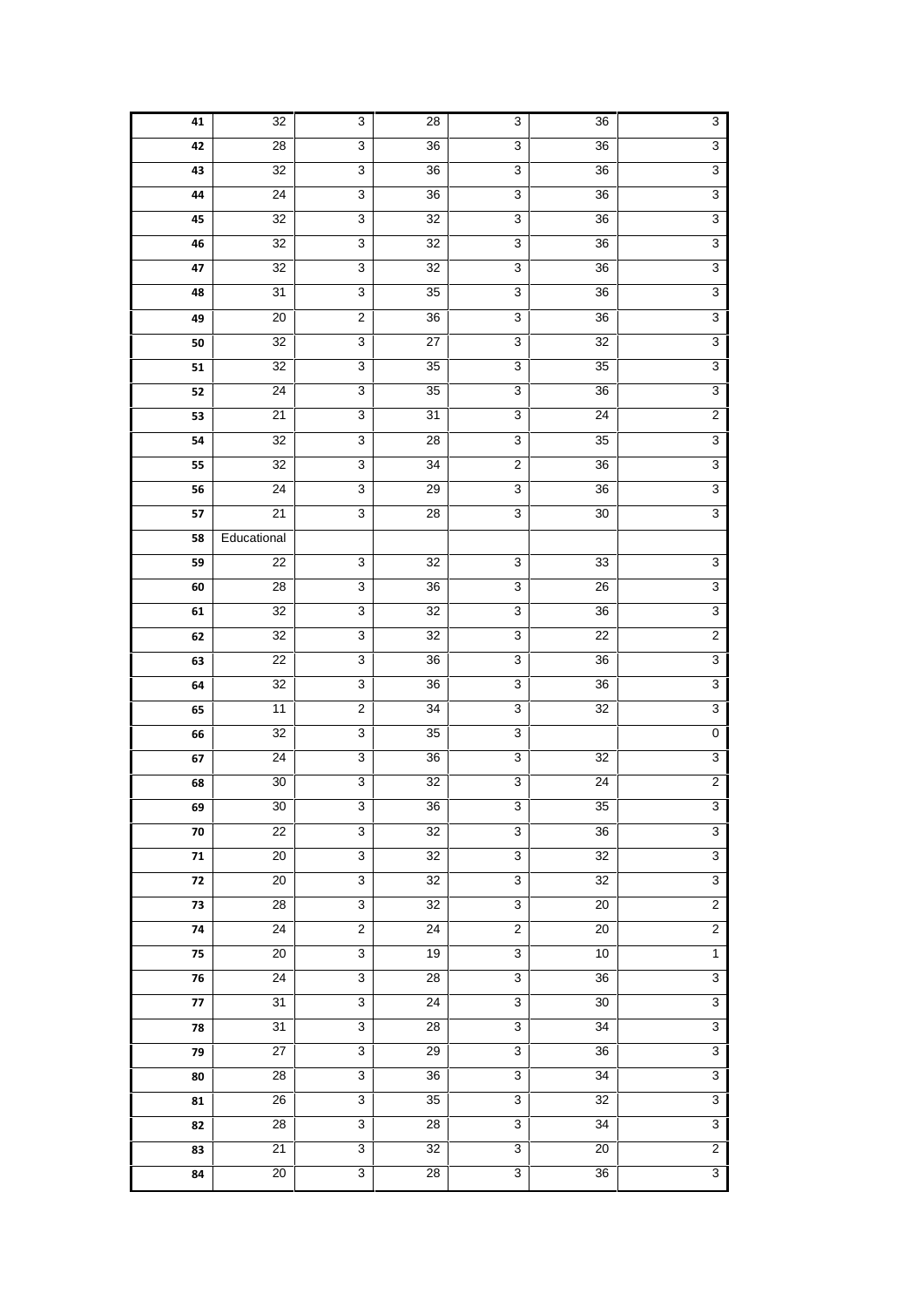| 22<br>$\overline{3}$<br>36<br>$\overline{3}$<br>10<br>85<br>$\overline{3}$<br>$\overline{3}$<br>$\overline{28}$<br>31<br>$\overline{26}$<br>86<br>25<br>$\overline{3}$<br>$\overline{3}$<br>20<br>$\overline{87}$<br>$\overline{30}$<br>26<br>$\overline{3}$<br>88<br>20<br>$\overline{3}$<br>36<br>17<br>$\overline{3}$<br>10<br>$\overline{36}$<br>$\overline{3}$<br>89<br>90<br>$\overline{No}$ return<br>20<br>$\overline{2}$<br>92<br>$\overline{3}$<br>$\overline{14}$<br>93<br>$\overline{3}$<br>$\overline{14}$<br>94<br>$\overline{3}$<br>95<br>30<br>$\mathbf{3}$<br>$\overline{34}$<br>$\overline{36}$<br>$\overline{3}$<br>$\overline{22}$<br>20<br>$\overline{2}$<br>33<br>96<br>32<br>$\overline{3}$<br>33<br>$\overline{3}$<br>35<br>97<br>17<br>$\overline{3}$<br>98<br>32<br>$\overline{3}$<br>$\overline{35}$<br>$\mathbf{3}$<br>$\overline{36}$<br>99<br>32<br>$\overline{3}$<br>36<br>30<br>$\mathbf 0$<br>100<br>$\overline{3}$<br>$\overline{2}$<br>$\overline{24}$<br>$\overline{24}$<br>$\overline{28}$<br>101<br>24<br>32<br>$\overline{3}$<br>$\overline{3}$<br>24<br>102<br>11<br>$\overline{3}$<br>$\overline{26}$<br>$\overline{3}$<br>103<br>$\overline{3}$<br>$\overline{21}$<br>$\overline{36}$<br>$\mathbf{3}$<br>36<br>104<br>15<br>$\overline{3}$<br>$\overline{3}$<br>$\overline{28}$<br>105 |     |                 |   |    |                |                |
|----------------------------------------------------------------------------------------------------------------------------------------------------------------------------------------------------------------------------------------------------------------------------------------------------------------------------------------------------------------------------------------------------------------------------------------------------------------------------------------------------------------------------------------------------------------------------------------------------------------------------------------------------------------------------------------------------------------------------------------------------------------------------------------------------------------------------------------------------------------------------------------------------------------------------------------------------------------------------------------------------------------------------------------------------------------------------------------------------------------------------------------------------------------------------------------------------------------------------------------------------------------------------------------------------------------------------------|-----|-----------------|---|----|----------------|----------------|
|                                                                                                                                                                                                                                                                                                                                                                                                                                                                                                                                                                                                                                                                                                                                                                                                                                                                                                                                                                                                                                                                                                                                                                                                                                                                                                                                  |     |                 |   |    |                | $\mathbf{1}$   |
|                                                                                                                                                                                                                                                                                                                                                                                                                                                                                                                                                                                                                                                                                                                                                                                                                                                                                                                                                                                                                                                                                                                                                                                                                                                                                                                                  |     |                 |   |    |                | $\overline{3}$ |
|                                                                                                                                                                                                                                                                                                                                                                                                                                                                                                                                                                                                                                                                                                                                                                                                                                                                                                                                                                                                                                                                                                                                                                                                                                                                                                                                  |     |                 |   |    |                | $\overline{3}$ |
|                                                                                                                                                                                                                                                                                                                                                                                                                                                                                                                                                                                                                                                                                                                                                                                                                                                                                                                                                                                                                                                                                                                                                                                                                                                                                                                                  |     |                 |   |    |                | $\overline{3}$ |
|                                                                                                                                                                                                                                                                                                                                                                                                                                                                                                                                                                                                                                                                                                                                                                                                                                                                                                                                                                                                                                                                                                                                                                                                                                                                                                                                  |     |                 |   |    |                | $\overline{3}$ |
|                                                                                                                                                                                                                                                                                                                                                                                                                                                                                                                                                                                                                                                                                                                                                                                                                                                                                                                                                                                                                                                                                                                                                                                                                                                                                                                                  |     |                 |   |    |                |                |
|                                                                                                                                                                                                                                                                                                                                                                                                                                                                                                                                                                                                                                                                                                                                                                                                                                                                                                                                                                                                                                                                                                                                                                                                                                                                                                                                  |     |                 |   |    |                |                |
|                                                                                                                                                                                                                                                                                                                                                                                                                                                                                                                                                                                                                                                                                                                                                                                                                                                                                                                                                                                                                                                                                                                                                                                                                                                                                                                                  |     |                 |   |    |                |                |
|                                                                                                                                                                                                                                                                                                                                                                                                                                                                                                                                                                                                                                                                                                                                                                                                                                                                                                                                                                                                                                                                                                                                                                                                                                                                                                                                  |     |                 |   |    |                |                |
|                                                                                                                                                                                                                                                                                                                                                                                                                                                                                                                                                                                                                                                                                                                                                                                                                                                                                                                                                                                                                                                                                                                                                                                                                                                                                                                                  |     |                 |   |    |                | $\overline{3}$ |
|                                                                                                                                                                                                                                                                                                                                                                                                                                                                                                                                                                                                                                                                                                                                                                                                                                                                                                                                                                                                                                                                                                                                                                                                                                                                                                                                  |     |                 |   |    |                | $\overline{3}$ |
|                                                                                                                                                                                                                                                                                                                                                                                                                                                                                                                                                                                                                                                                                                                                                                                                                                                                                                                                                                                                                                                                                                                                                                                                                                                                                                                                  |     |                 |   |    |                | $\overline{3}$ |
|                                                                                                                                                                                                                                                                                                                                                                                                                                                                                                                                                                                                                                                                                                                                                                                                                                                                                                                                                                                                                                                                                                                                                                                                                                                                                                                                  |     |                 |   |    |                |                |
|                                                                                                                                                                                                                                                                                                                                                                                                                                                                                                                                                                                                                                                                                                                                                                                                                                                                                                                                                                                                                                                                                                                                                                                                                                                                                                                                  |     |                 |   |    |                | $\overline{3}$ |
|                                                                                                                                                                                                                                                                                                                                                                                                                                                                                                                                                                                                                                                                                                                                                                                                                                                                                                                                                                                                                                                                                                                                                                                                                                                                                                                                  |     |                 |   |    |                | $\overline{3}$ |
|                                                                                                                                                                                                                                                                                                                                                                                                                                                                                                                                                                                                                                                                                                                                                                                                                                                                                                                                                                                                                                                                                                                                                                                                                                                                                                                                  |     |                 |   |    |                | $\overline{3}$ |
|                                                                                                                                                                                                                                                                                                                                                                                                                                                                                                                                                                                                                                                                                                                                                                                                                                                                                                                                                                                                                                                                                                                                                                                                                                                                                                                                  |     |                 |   |    |                | $\overline{3}$ |
|                                                                                                                                                                                                                                                                                                                                                                                                                                                                                                                                                                                                                                                                                                                                                                                                                                                                                                                                                                                                                                                                                                                                                                                                                                                                                                                                  |     |                 |   |    |                |                |
|                                                                                                                                                                                                                                                                                                                                                                                                                                                                                                                                                                                                                                                                                                                                                                                                                                                                                                                                                                                                                                                                                                                                                                                                                                                                                                                                  |     |                 |   |    |                | $\overline{3}$ |
|                                                                                                                                                                                                                                                                                                                                                                                                                                                                                                                                                                                                                                                                                                                                                                                                                                                                                                                                                                                                                                                                                                                                                                                                                                                                                                                                  |     |                 |   |    |                |                |
|                                                                                                                                                                                                                                                                                                                                                                                                                                                                                                                                                                                                                                                                                                                                                                                                                                                                                                                                                                                                                                                                                                                                                                                                                                                                                                                                  | 108 | $\overline{23}$ | 3 | 36 | $\overline{3}$ |                |
| No return<br>109                                                                                                                                                                                                                                                                                                                                                                                                                                                                                                                                                                                                                                                                                                                                                                                                                                                                                                                                                                                                                                                                                                                                                                                                                                                                                                                 |     |                 |   |    |                |                |

\* Maximum total score is 36 for three returns and 24 for two returns 2016 & 2015 \*\* Maximum total score is 32 for three returns 2017 (sample 247 not scored).

Please note to maintain confidentiality you are assigned a laboratory number in the above table. This is different from your ERNDIM number.

Your Laboratory OA Number in the above Table is

# **Please use your ERNDIM number in all communication with the scientific advisors, laboratory numbers are only used for the purpose of this table.**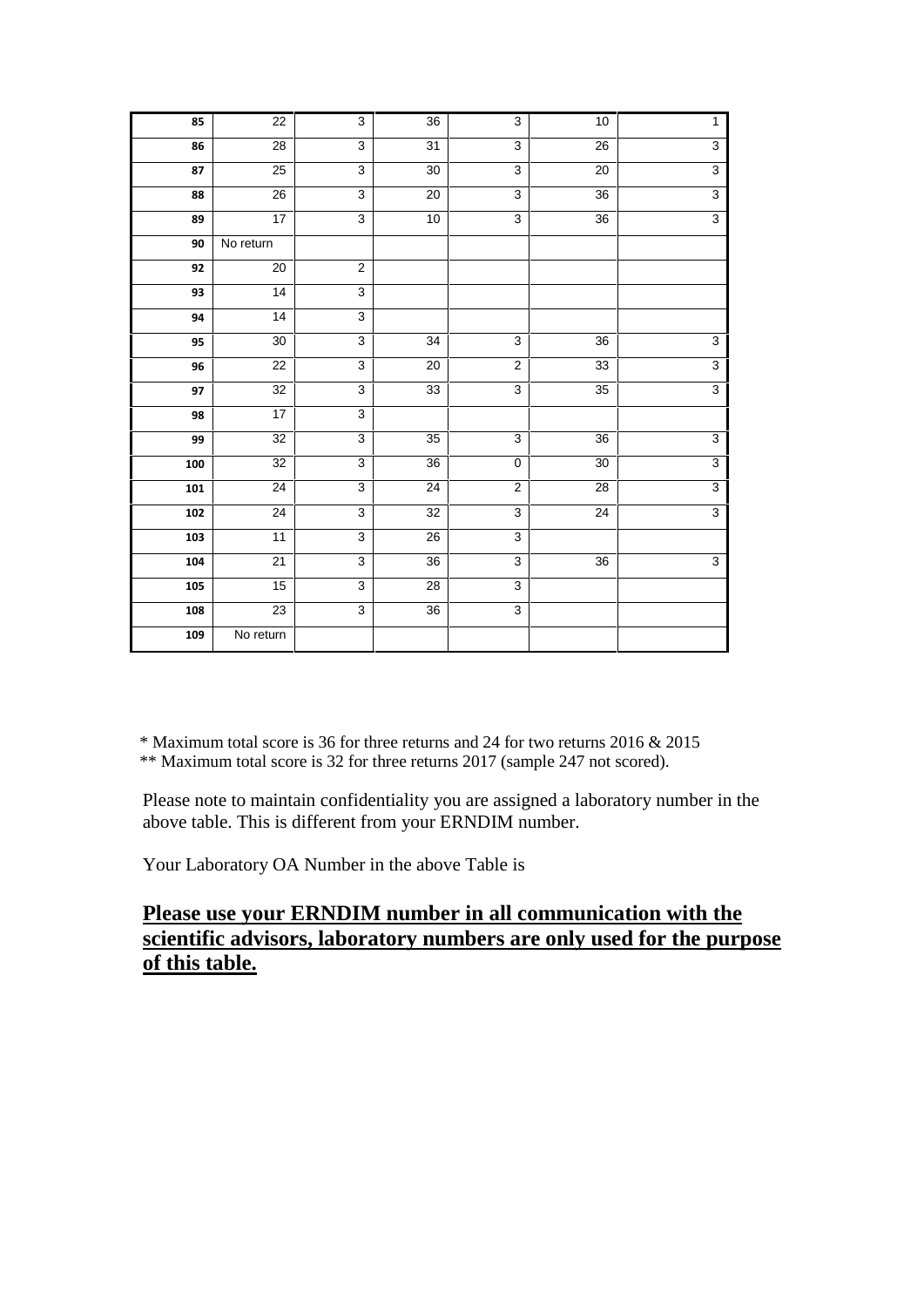### **Commentary**

As in previous years, samples were sent out to cover the spectrum of what is typically observed in the metabolic laboratory. A mix of clearly diagnostic profiles and some more challenging profiles were provided. As in previous years normal profiles were also sent out. The requirement to interpret a normal profile, as such, is as important as correctly identifying abnormal profiles. Correctly identifying a profile as normal can avoid unnecessary further investigation and distress to the patient and family

The most problematic samples sent out in 2017 included the Hyperprolinaemia Type 2 and the two samples from the patient with Hyper IgD syndrome.

Hypeprolinaemia type 2 (Pyrroline-5-carboxylate dehydrogenase deficiency) is associated with epilepsy. N-(pyrrole-2-carboxyl) glycine TMS derivatives produce the following ion spectra (for BSTFA derivitised GC/MS methods)



Literature source: Walker V and Mills G. **2009** N-(pyrrole-2-carboxyl) glycine a diagnostic marker of hyperprolinaemia type II: Mass spectra of trimethylsilyl derivatives. *Clinica Chimica Acta* **405**:153–154

This sample was discussed in depth at the Scientific Board meeting in November and due to the low number of participants identifying the key metabolites it was decided that this sample would be scored as educational. An educational sample does not count towards the final score and is not included when assessing overall performance. It is important that this metabolite is added to participants libraries because in future distributions this condition will be scored.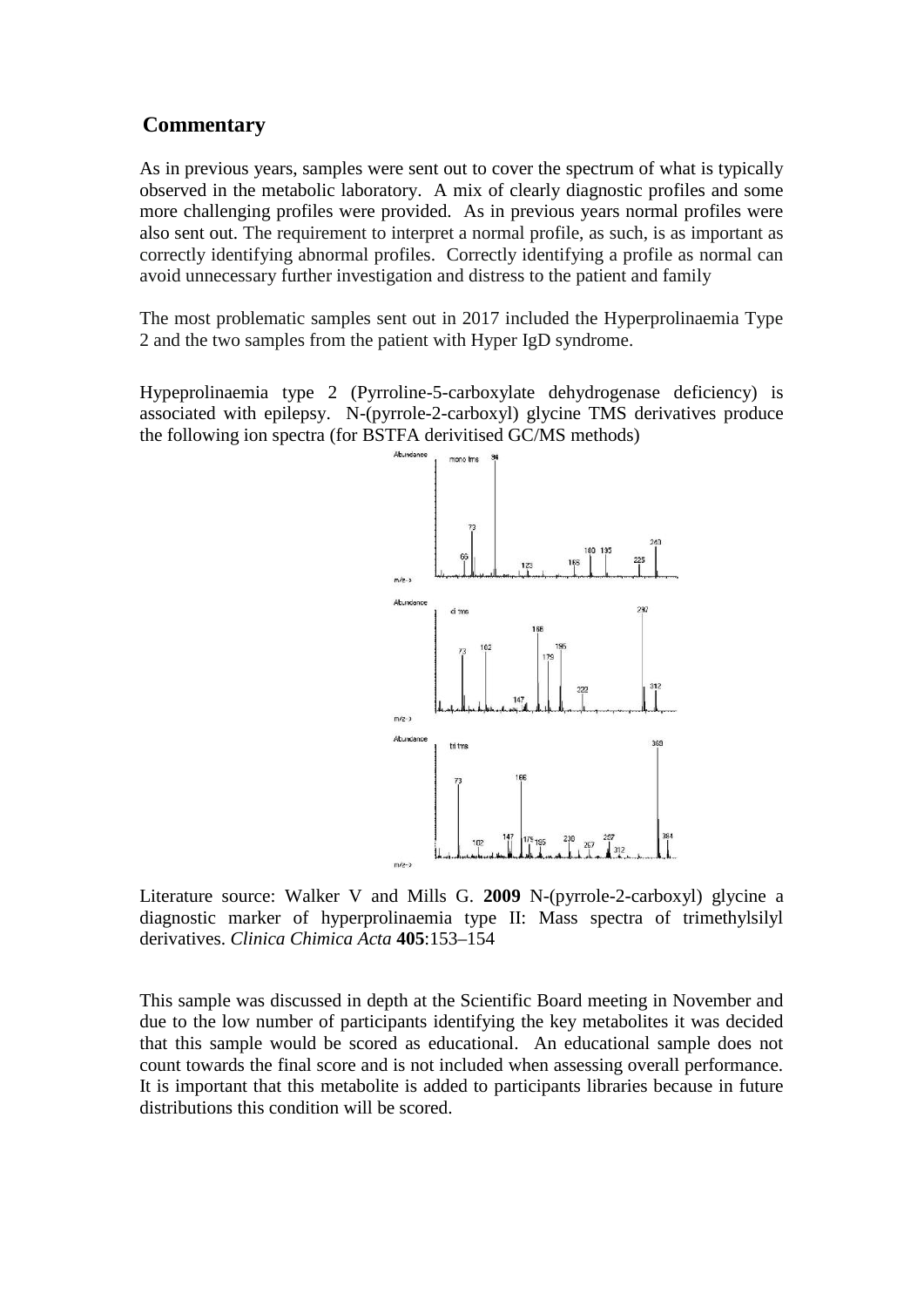Samples 248 and 249 were from a patient with confirmed Hyper IgD syndrome. Mevalonolactone is excreted usually in lower amounts in Hyper IgD syndrome and larger amounts along with mevalonic acid in classical mevalonic aciduria. Hyper IgD syndrome is associated with recurrent febrile attacks. It is important to note that the mevalonolactone may only be detectable at times of febrile attack. Excretion can be very low between febrile episodes. The scoring of these samples was also discussed at the Scientific Board in November and it was agreed that these should be scored because the mevalonolactone levels reflected a typical Hyper IgD presentation. The clinical details provided should have prompted the participants to specifically look for the mevalonolactone.

The majority of participants were able to identify the key metabolites associated with the Medium Chain Acyl CoA Dehydrogenase deficiency patient (MCADD). A significant proportion of participants failed to differentiate the Medium Chain Triglyceride (MCT) profile and the Glutaric Aciduria Type 2 (GA2) profile from an MCADD profile. Because of the importance of identifying a typical MCADD profile it was decided by the Scientific Board that failure to identify MCADD constitutes a critical error.

It is appreciated that in all the cases the urine organic acid profile is only part of the diagnostic investigation and where the organic acid profile does not give a clear diagnosis the further investigations box is key when it comes to scoring. The 'Further investigations' box should indicate any additional investigations you consider necessary to interpret or confirm conclusions based on the analytical results. The 'Additional comments' box may also be used for caveats or to suggest other lines of investigation based on the clinical presentation rather than the analytical findings. Suggestions should follow a logical hierarchy with simple group investigations such as amino acid chromatography or blood-spot acylcarnitine profiling (if indicated) taking precedence over much more specific investigations such as gene sequencing.

We are somewhat limited in the samples we send out by the volume of sample required and the number of participants within our scheme. We are also limited by the number of samples with appropriate amounts of abnormal metabolites in. We appeal to any of our participants to donate samples for inclusion in our scheme or any of the other ERNDIM schemes.

#### *Certificates of Participation and Performance*

We are required to define "Participation" and "Satisfactory Performance" for the purpose of the ERNDIM Annual Certificate which covers all ERNDIM schemes. For this urinary organic acid scheme we have defined "Participation" as requiring at least two returns during the year. Defining "Satisfactory Performance" is more problematical as in some years there are more difficult samples than in others.

The criteria for satisfactory performance for 2017 for three returns is a score of 19/32. On this basis six laboratories were deemed to fall below the satisfactory criteria. Satisfactory Performance" criteria are always somewhat arbitrary and in practice even a single missed or wrong diagnosis can be highly damaging. Thus the reason(s) for